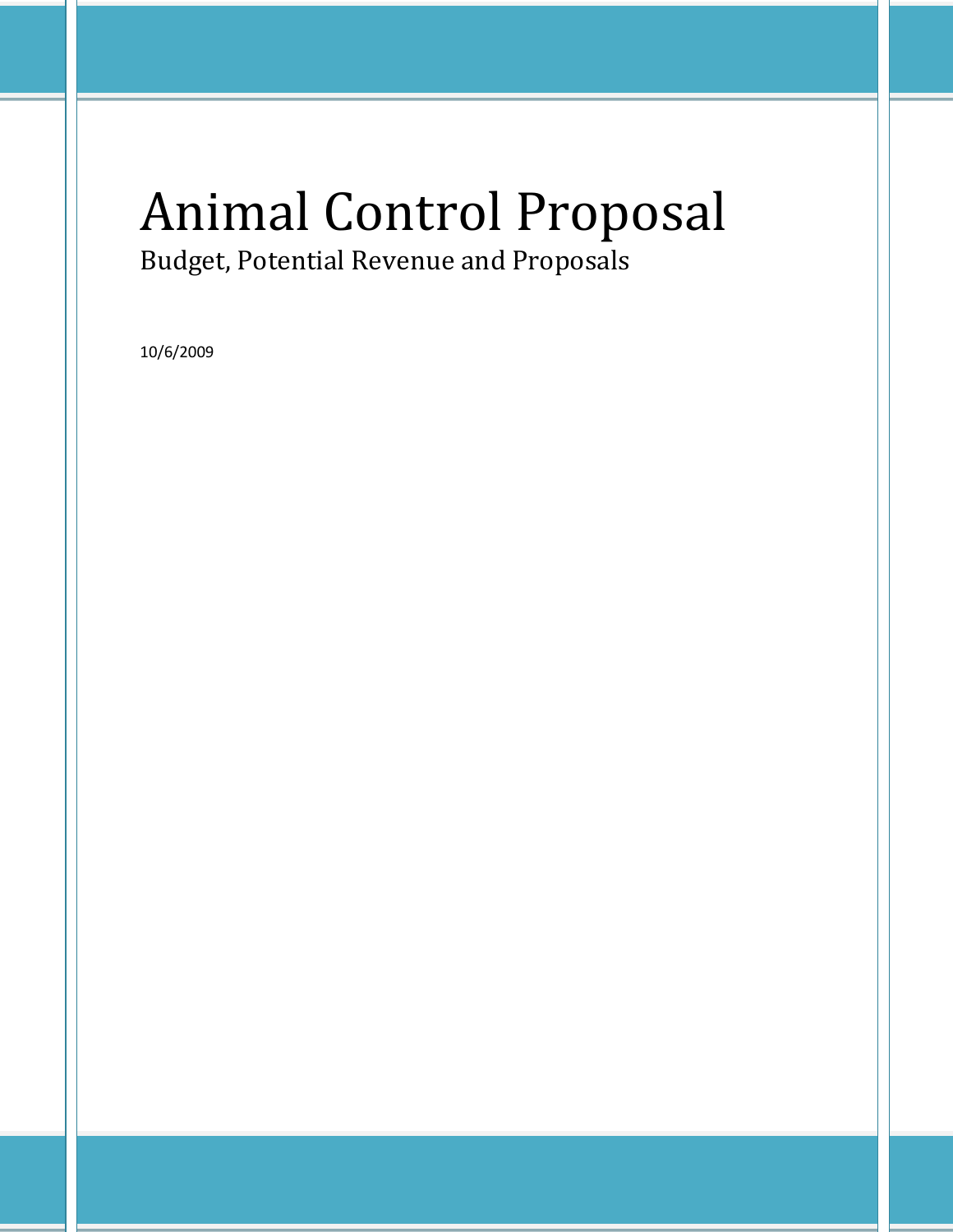### *Proposal*

This proposal is designed to provide options for reducing costs to City and County taxpayers by consolidating City and County Animal Control Services into one organization, to provide City and County residents with higher quality Animal Control Services, to keep the control and management of Animal Services within Delaware County and to retain revenue generated by adoptions and fines within the county, further reducing costs.

- Animal Control Services for Muncie and Delaware County should be consolidated into one organization.
- Current city and county laws and ordinances related to Animal Control should be consolidated.
- An Animal Control Board should be created to oversee the Animal Control Department. The board should consist of appointments from the Mayor of Muncie, City Council, the Commissioners, and County Council.
- The Animal Control Director would operate at the behest of the newly formed Animal Control Board.

In addition, we propose that if our local government officials decide to outsource animal control to a non-profit organization, that all fines paid due to violations of ordinances of the city and county would be paid directly to local government and not to the non-profit. All enforcement aspects of animal control would also remain with local government.

The preferred method of consolidation would be that the city and county retain control of all aspects of animal control. Outsourcing any aspect of animal services would result in a loss of revenue to government that offsets the actual cost to provide these services.

## *Projected Results*

Efficient management of a consolidated Animal Control Services Department combined with effective adoption, enforcement and donation programs could reduce costs to city and county taxpayers by more than \$100,000.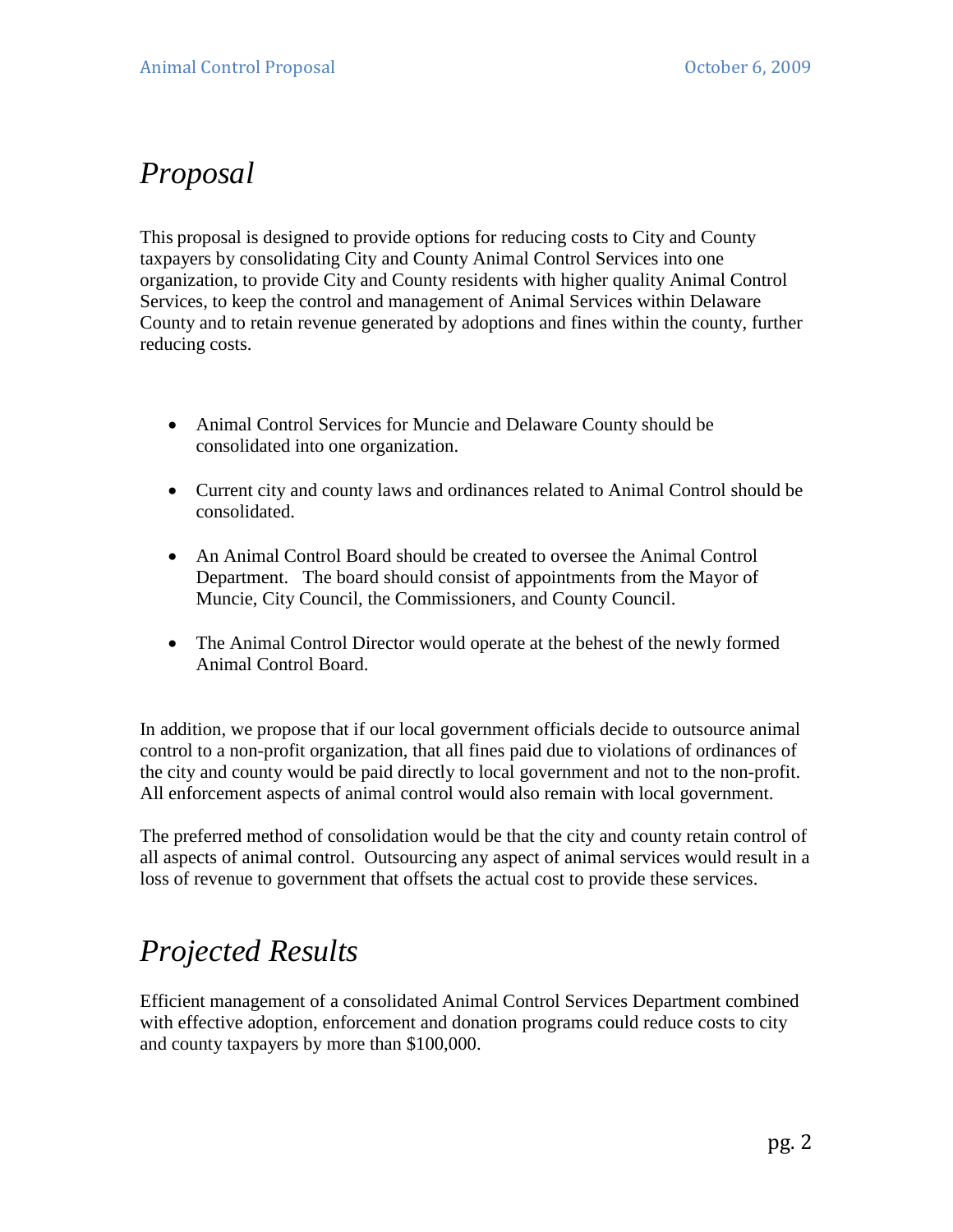### *Assumptions*

The enclosed proposal, budget and revenue analysis includes the following assumptions:

- 1. The creation of an Animal Control Board
- 2. A consolidation of Animal Control Services between Muncie and Delaware County, including the sharing of facilities and certain resources.
- 3. Consolidation of current city and county laws and ordinances related to animal control.
- 4. Efficient management of the Animal Control Department.
- 5. Constructive relationships with local animal rescue organizations.
- 6. Effective adoption, donation and fee collection efforts.

### *Budget*

The majority of the costs in the tables below come from the city's 2010 budget. The highlighted numbers with asterisks have been changed due to potential increases due to a consolidation of City and County Animal Services.

| <b>Personal Services</b>       | 2010 Budget       |
|--------------------------------|-------------------|
| Superintendant                 | \$<br>39,903.00   |
| Animal shelter control         | \$<br>32,551.00   |
| Animal shelter Investigator    | \$<br>31,212.00   |
| Animal attendant               | \$                |
| Part time attendants           | \$<br>65,000.00   |
| Kennel Technician              | 25,896.00 *<br>\$ |
| Overtime                       | \$<br>5,000.00    |
| Social security                | \$<br>10,767.00   |
| Medicare                       | \$<br>2,518.00    |
| Perf                           | \$<br>7,607.00    |
| Health insurance               | \$<br>48,000.00   |
| Life Insurance                 | \$<br>378.00      |
| Unemployment                   | \$<br>10,000.00   |
| Fees and instructions          | \$<br>1,000.00    |
| Uniforms                       | \$<br>1,050.00    |
| <b>Total personal Services</b> | \$<br>280,882.00  |

| <b>Supplies</b>              | 2010 Budget |  |
|------------------------------|-------------|--|
| <b>Institutional Medical</b> | 20,000.00   |  |
| Office supplies              | 2,500.00    |  |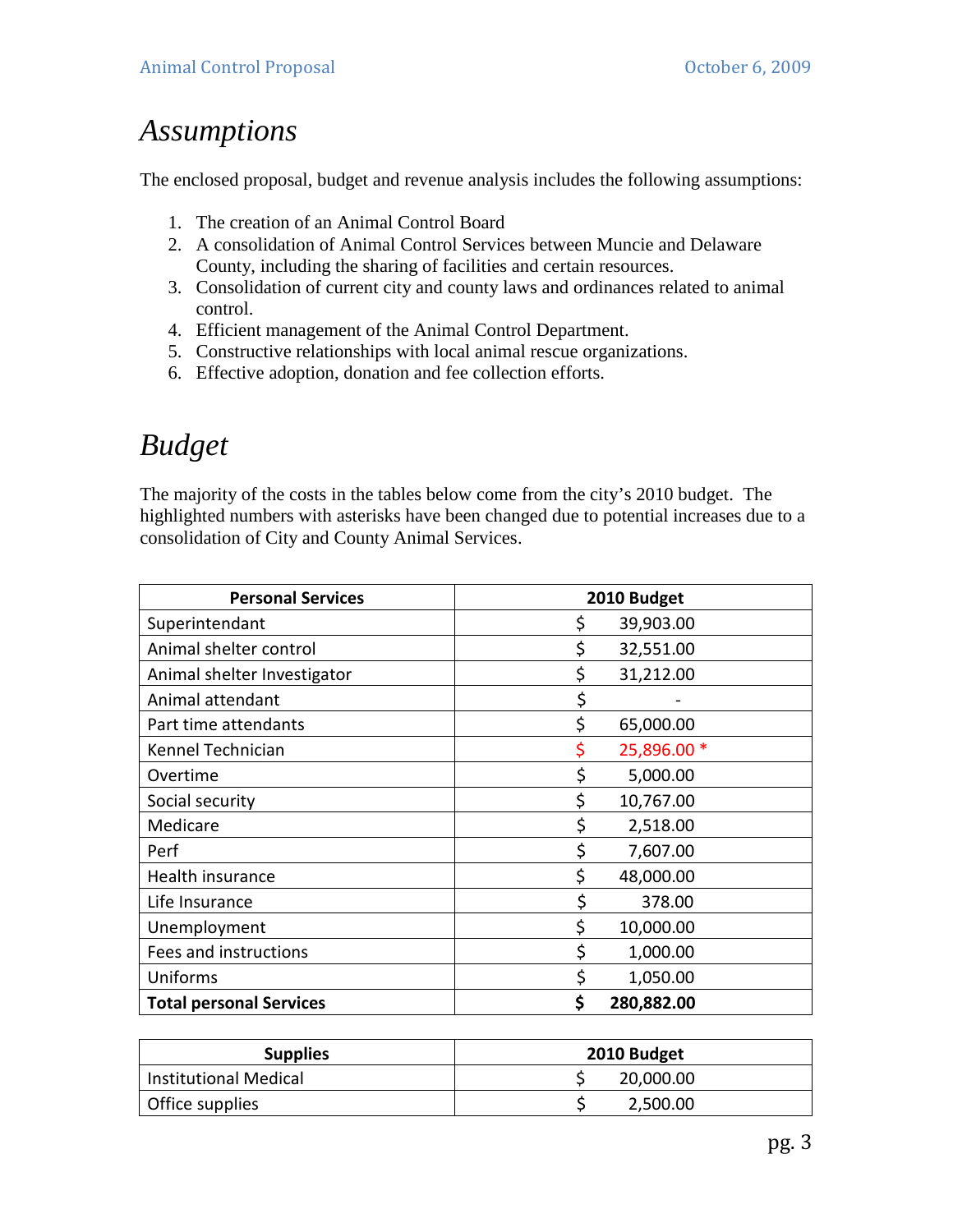| Chemicals                | $5,500.00*$  |
|--------------------------|--------------|
| Food and litter          | 9,200.00     |
| Gasoline                 | $20,000.00*$ |
| Cage and poles equipment | 2,000.00     |
| <b>Total Supplies</b>    | 59,200.00    |

| <b>Other services and charges</b>       | 2010 Budget    |
|-----------------------------------------|----------------|
| Postage                                 | 200.00         |
| Telephone                               | \$<br>3,285.00 |
| Insurance                               | \$<br>6,685.00 |
| Electric                                | 4,300.00<br>Ş  |
| <b>Natural Gas</b>                      | \$<br>5,500.00 |
| Water                                   | 800.00         |
| Vehicle repairs                         | \$<br>4,000.00 |
| Repairs to building                     | \$<br>4,000.00 |
| Other services and charges              | 24,000.00<br>S |
| <b>Total other services and charges</b> | 52,770.00<br>S |
|                                         |                |

**Total department budget as proposed \$ 392,852.00** 

### *Potential Income*

### **Adoption income**

In 2008, the Muncie Animal Shelter brought in close to \$50,000 in adoption fees that went back into the General Fund. With effective management, expanded hours of operation and fostering relationships with local rescue and retail pet locations, it is feasible that adoption fees could garner as much as \$80,000 per year.

### **Donations**

In 2008, the Muncie Animal Control Department received more than \$20,000 in donations. There is no reason to believe that donations collections cannot continue to meet the 2008 numbers. With active solicitation of community involvement to help solve animal control issues in this area, it is not outside of the realm of possibility that previous donation collections can be exceeded in the future.

### **Fines**

With cooperation from our local court system to aggressively enforce fines imposed due to violations of established ordinances, \$30,000 of revenue could be added back to the General Fund.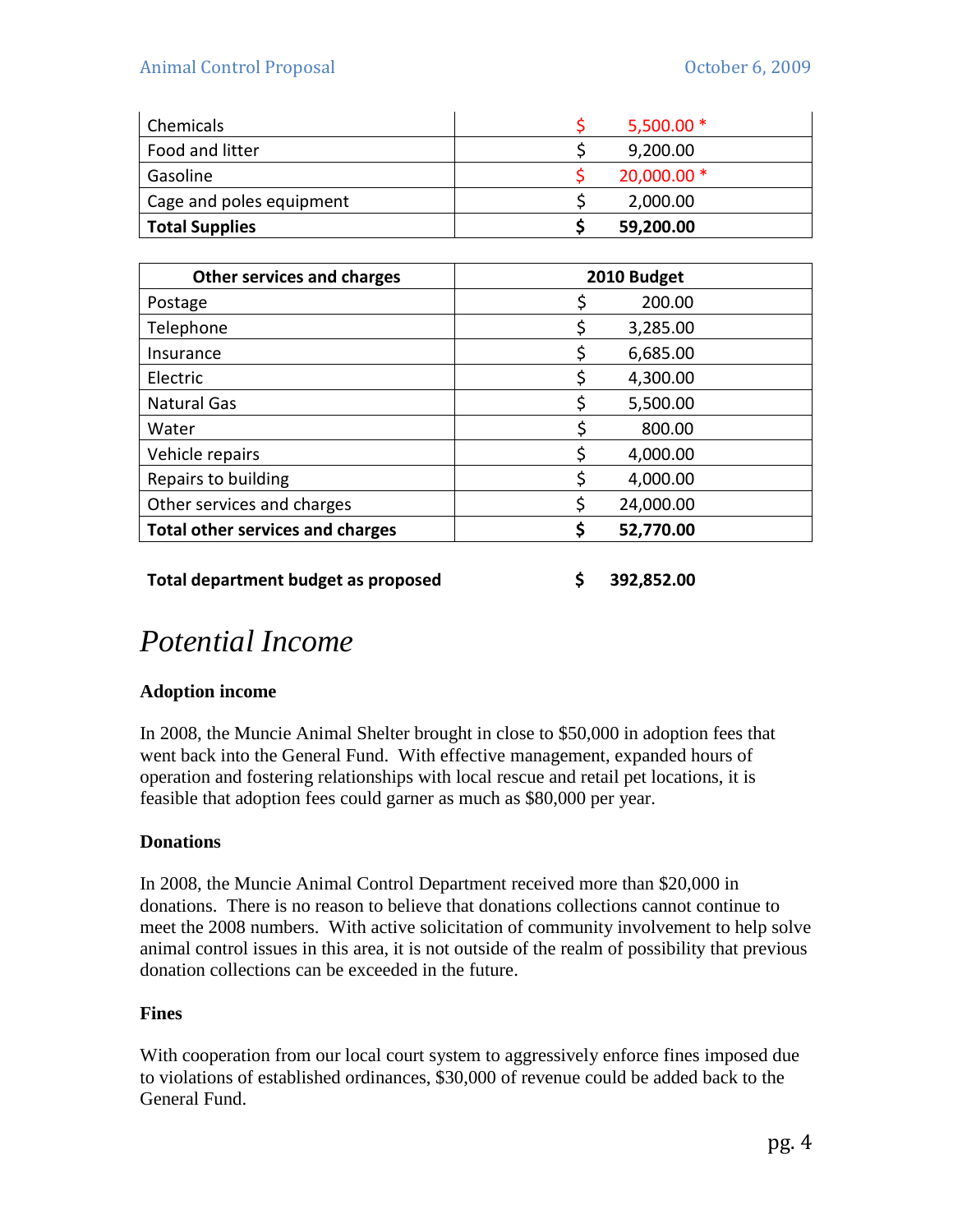#### **Surrender fees**

It is our understanding that Muncie Animal Control is not accepting surrendered animals. We believe an effective Animal Control Service should accept surrendered animals and collect fees when accepting those animals. Up to \$15,000 in surrender fees could be collected by the animal control department.

A conservative estimate of the potential income is outlined below.

| <b>Summary of Potential Income</b> |                 |
|------------------------------------|-----------------|
| Adoption                           | 50,000.00<br>Ş. |
| <b>Donations</b>                   | 20,000.00<br>S  |
| Fines                              | 30,000.00<br>S. |
| Surrender fees                     | 15,000.00<br>S  |
|                                    |                 |
| <b>Total Potential Income</b>      | \$115,000.00    |

### Proposal Options

1. City/County agreement

This proposal would require Muncie and Delaware County to enter into a joint agreement to handle animal control for the entire county.

County assumes control of Animal Services. Animal Control employees would become employees of the county.

Animal Control Board established to represent all branches of government. Composed of a diverse group of animal care professionals and animal owners of the county and city.

Animal Control Director would operate at the behest of the board.

City and County ordinances would be consolidated.

City would either 'gift' over current facility or the facility would be leased at a nominal amount.

All revenue generated from Animal Control would stay within the General Fund of the County or City. Or as an option, the revenue could be 'encumbered' as a mechanism to pay for future expansion of the existing facility or to pay for a new facility.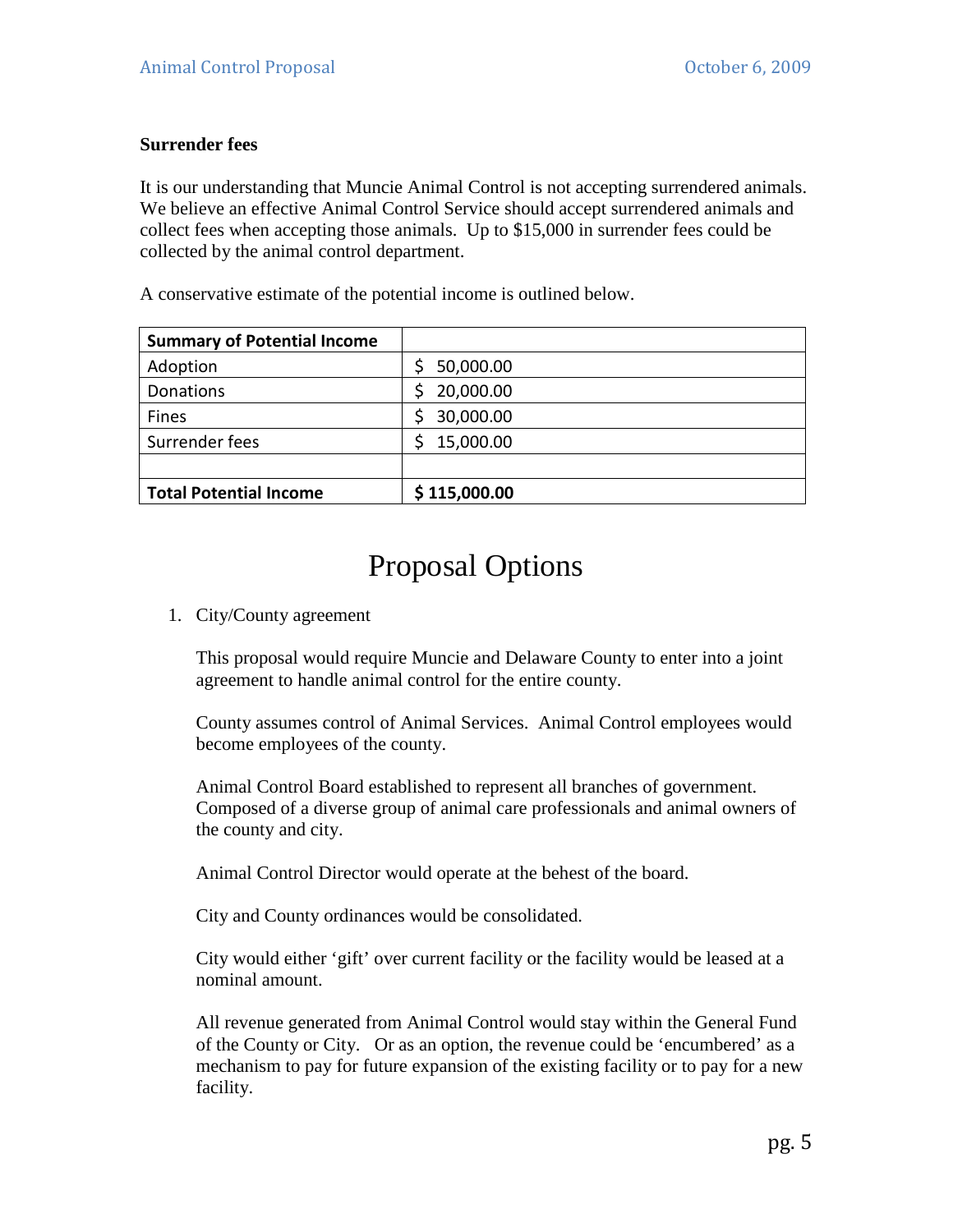#### 2. Outsourcing

This proposal would allow a non-profit organization to handle the adoption and care of animals that are sent to the shelter.

The non-profit would be able to retain revenue from adoption fees, but would not be entitled to fines associated with violations of ordinances.

Animal Control Board would still be formed under this option. The non-profit would operate at the behest of the Animal Control Board.

This option is not preferred as it relinquishes revenue that could be retained under the City/County option. The cost savings does not appear to be sufficient to relinquish the potential revenue.